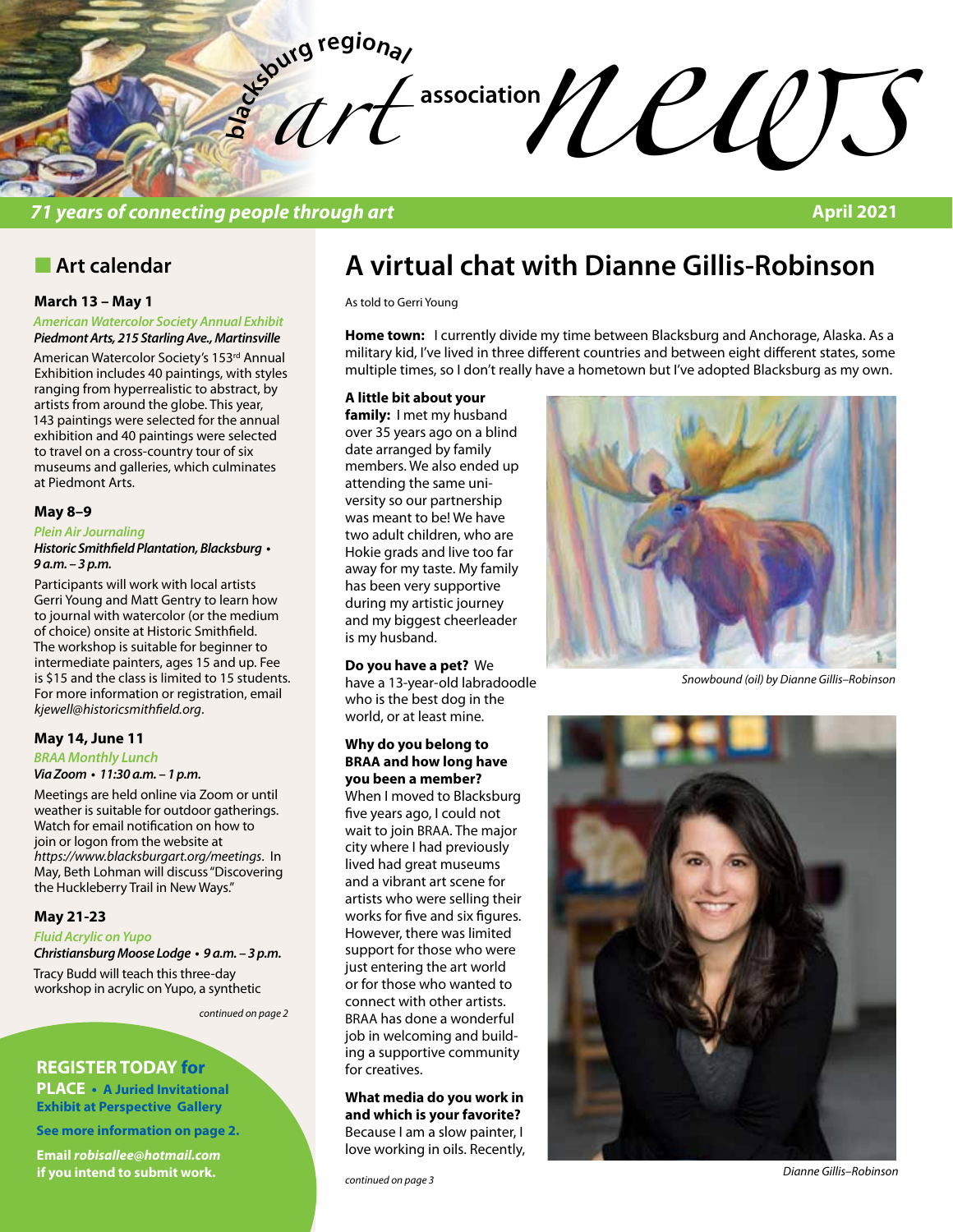# *Register today* **for the Fluid Acrylic on Yupo workshop**

Tracy Budd of The Studio School will be teaching this **May 21–23** workshop where participants will explore acrylic on Yupo, a synthetic plastic watercolor paper. Learn the different techniques of controlling and not controlling the paint to build beautiful, exciting surfaces. Stencils, rollers and markers will be used, along with fluid paint and opaques to layer and build intriguing surfaces and integrate representational subject matter into the paintings.

Classes will be held from 9 a.m. to 4 p.m. at the Christiansburg Moose Lodge. The fee (including lunch) is \$150 for BRAA members and \$180 for non-members. For registration or more information visit *https://www.blacksburgart.org/tracybudd*.



# n **Calendar** *continued from page 1*

watercolor paper. Different techniques will be explored for controlling and not controlling the paint to build beautiful, exciting surfaces. Stencils, rollers and markers, along with fluid paint will be used to layer and build intriguing surfaces and integrate representational subject matter into the paintings. More information to follow, or visit *www.blacksburgart.org/* for updates.

### **June 8 – July 31**

### *PLACE — A Juried Invitational Exhibit*

*Perspective Gallery, Squires Center, Virginia Tech Campus* 

This annual theme show will feature an array of work by BRAA members. Call 540-231- 6040 for gallery hours. For more information, visit *www.blacksburgart.org/2021-themeshow*.

### **August 21–22**

### *Taubman Museum's 63rd Annual Sidewalk Art Show*

### **Downtown Roanoke • 10 a.m. – 5 p.m.**

Orginally scheduled for June 5–6, this event has been rescheduled for August. This art show infuses downtown Roanoke with energy, excitement, and creativity. Check out works of painting, sculpture, fine art photography, fine crafts, jewelry, watercolor and much more.

# **The Art Space @ The Artful Lawyer launches**

April 10 marked the opening day for the BRAA's newest venture, The Art Space @ The Artful Lawyer. Member artists **Trenia Bell**, **Diamond Gabriel**, **Sue Hossack**, **Tom Jennsen**, and **Mary Ratliff** are exhibiting their work through June.

Members may sign up for a booth space which requires both a monthly fee and commitment to volunteer in the gallery. Full details can be found at



*Paintings, pottery, jewelry, and cards are among the treasures available for purchase at The Art Space.*

*https://www.blacksburgart.org/artspace*. Sign-ups are on a quarterly basis. October through December will be set aside for a holiday market in which everyone may participate. Current hours are 12 noon to 4 p.m. on Saturdays and Sundays or by appointment (540-315-3208).

# **Call for art instructors**

**New River Art and Fiber** is looking for artists with teaching experience to offer classes through the store (at their location or yours). For more information, visit *www.newriverartand fiber.com/work*.

**The Fine Arts Center for the New River Valley** plans to offer a two-hour class every month beginning this summer. Instructors in any medium are needed for September, October and November. The center can provide the space and a safe environment for on-site classes. Instructors are paid a flat fee of \$150. If interested, contact Toni Bowman at 540-616-8582.

# **Exhibit and other opportunities**

### *BRAA Theme Show*

### **June 8 – July 31, 2021 • Perspective Gallery,**  *Virginia Tech*

### Entry deadline: *April 30 and May 1*

This juried exhibition for current BRAA members invites works with a theme of "Place." The concept for the title has to do with being in a 'place' and reflecting on that through the creative process of the visual arts. The theme may be interpreted by each artist through his or her medium of choice. Artwork must have been created between 2019 – 2021 and not have been previously exhibited at Virginia Tech. There will be no physical opening reception due to COVID restrictions.

The juror will be Jenine Culligan, director and curator at the Eleanor D. Wilson Museum at Hollins University. She will select art for inclusion in the exhibit as well as the

\$500 "Best in Show" award recipient.

Members may enter up to two pieces per artist. The actual work must be submitted to Perspective Gallery for jurying on Friday, April 30, from 12–7 p.m. or Saturday, May 1, from 12–5 p.m. Early or late entries cannot be processed. The pick-up date for art not selected is May 17 or May 18 between 11 a.m. – 4 p.m.

For more information, visit *https://www.blacksburgart.org/2021-theme-show*

### **Plein Air Roanoke**

### **May 17–22, 2021 • In and around Roanoke** Entry deadline: *April 30*

Plein Air Roanoke and The Little Gallery are delighted to announce the Second Plein Air Roanoke! This is a wonderful opportunity to paint or watch some of the best artists from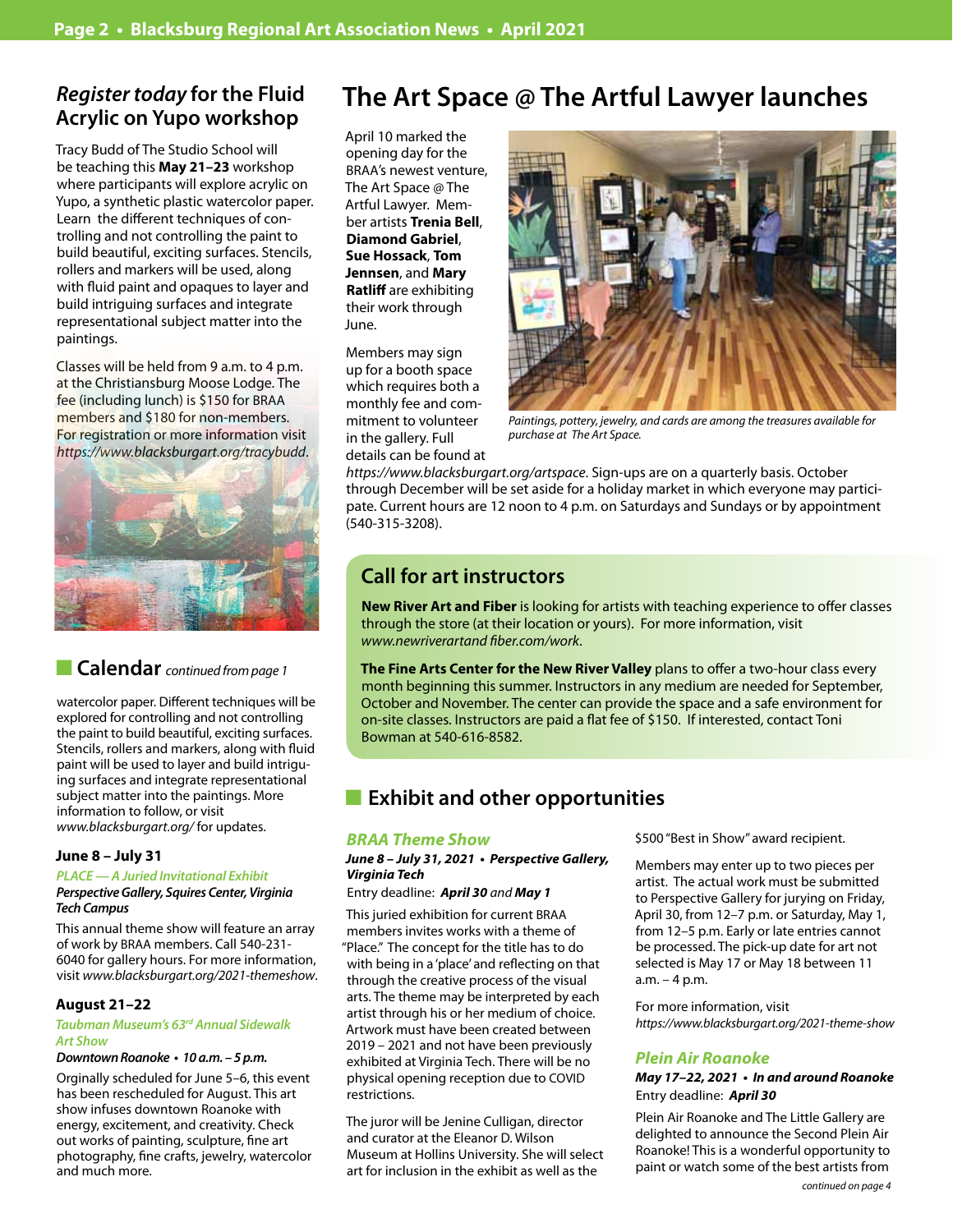### ■ Gillis-Robinson *continued from page 1*

I have been playing around with pastels, and hope to use them in plein air opportunities. I don't want to have a lot of dust in my studio, so they will have to come out on a sunny day when I can get outside.

### **How long have you been actively pursuing artistic**

**endeavors?** I have pursued art professionally for over a decade now, but, before then, I did my best to carve out time from the usual demands of work, parenting and volunteering. While my parents graciously paid for my college education, they did place limitations on my direction of study, so I have a B.S. in business instead of the arts education I desired. But "truth will out," as they say and I have been able to return to my original plan to create art.

**Do you have work in a current show?** I was to be a featured artist at the International Gallery of Contemporary Art in Anchorage, but, because of the pandemic it has been postponed for a bit.

### **Do you have a favorite art/**



*Waterfall (oil) by Dianne Gillis–Robinson*

**other media instructor? If so, who and where does she/he teach?** I am indebted to Laura Spector, my teacher and mentor, who had just moved from Thailand when I took classes from her at Rice University's Glasscock School and Art League in Houston. Her technical skills, combined with her pursuit of artistic beauty, endowed many of her students with a stronger practice and drive to improve.

### **How has COVID impacted your usual creative practice? Creating more? Less? Differently?** Perhaps the lockdowns have caused folks to stare at their walls and realize they need more art! I have had more collectors this year than I've had in the past. However, I feel I've been less productive, perhaps because I planted a large garden last summer.

**If you weren't doing art, what would you be doing?** I can't imagine a day where I am not creating or making something so this is a hard question for me. I would probably find myself involved in more farm work as we have 13 bee hives and a new apple orchard.

**Do you have a studio? How frequently do you create?** I have a studio in Blacksburg just a few steps from my house so I spend almost every day there. I just love the time alone, when I can get as messy as I want or experiment with new painting techniques.

**What tip or trick do you wish you had known about when you began making art?** To use more paint on the palette and to not worry about the cost of supplies. I still have to convince myself to squeeze big heaps of paint down before I begin working.

**The just for fun question: What was the last song you sang along to?** "Stranger Things Have Happened" by the Foo Fighters. I have made a playlist of mellower music for working in my studio, otherwise I'd be dancing around instead of painting!  $\blacksquare$ 

*"The principle of true art is not to portray, but to evoke."* 

 *~ Jerzy Kosinski*

# **Now showing**

**April 15 – July 15** (unless noted otherwise)

**David Angle,** Long and Foster Realty, Blacksburg

**Raf Bedia**, See Mark Optical, Blacksburg

**Trenia Bell**, The Art Space @ The Artful Lawyer, Blacksburg (thru June)

**Patricia Bolton**, Blue Ridge Cancer Care, Blacksburg

**Riley Chan**, Brown Insurance, Blacksburg

**Marie Collier,** Pointe West Management, Blacksburg

**Alisa Colpitts**, Warm Hearth Village Center, Blacksburg

**Judy Crowgey**, Glade Church, Blacksburg

**Diamond Gabriel**, The Art Space @ The Artful Lawyer, Blacksburg (thru June)

**Paula Golden** and **Textiles Artists of Virginia**, Blacksburg Transit

**Sue Hossack**, The Art Space @ The Artful Lawyer, Blacksburg (thru June)

**Tom Jenssen**, The Art Space @ The Artful Lawyer, Blacksburg (thru June)

**Susan Lockwood,** Zeppolis, Blacksburg

**Sally Mook**, Main Street Inn, Blacksburg and Art Pannonia, Blacksburg (thru May)

**David Pearce**, First Bank & Trust, Christiansburg

**Mary Ratliff**, The Art Space @ The Artful Lawyer, Blacksburg (thru June)

**Walter Shroyer**, Shaheen Law Firm, Blacksburg

**Samarth Swarup**, Brown Insurance, Blacksburg

# **New members**

A hearty welcome to new BRAA members — **Kathryn Elich Heather Gearhart Taylen Gearhart Blake Gore Sara Taylor Sarajane Taylor**